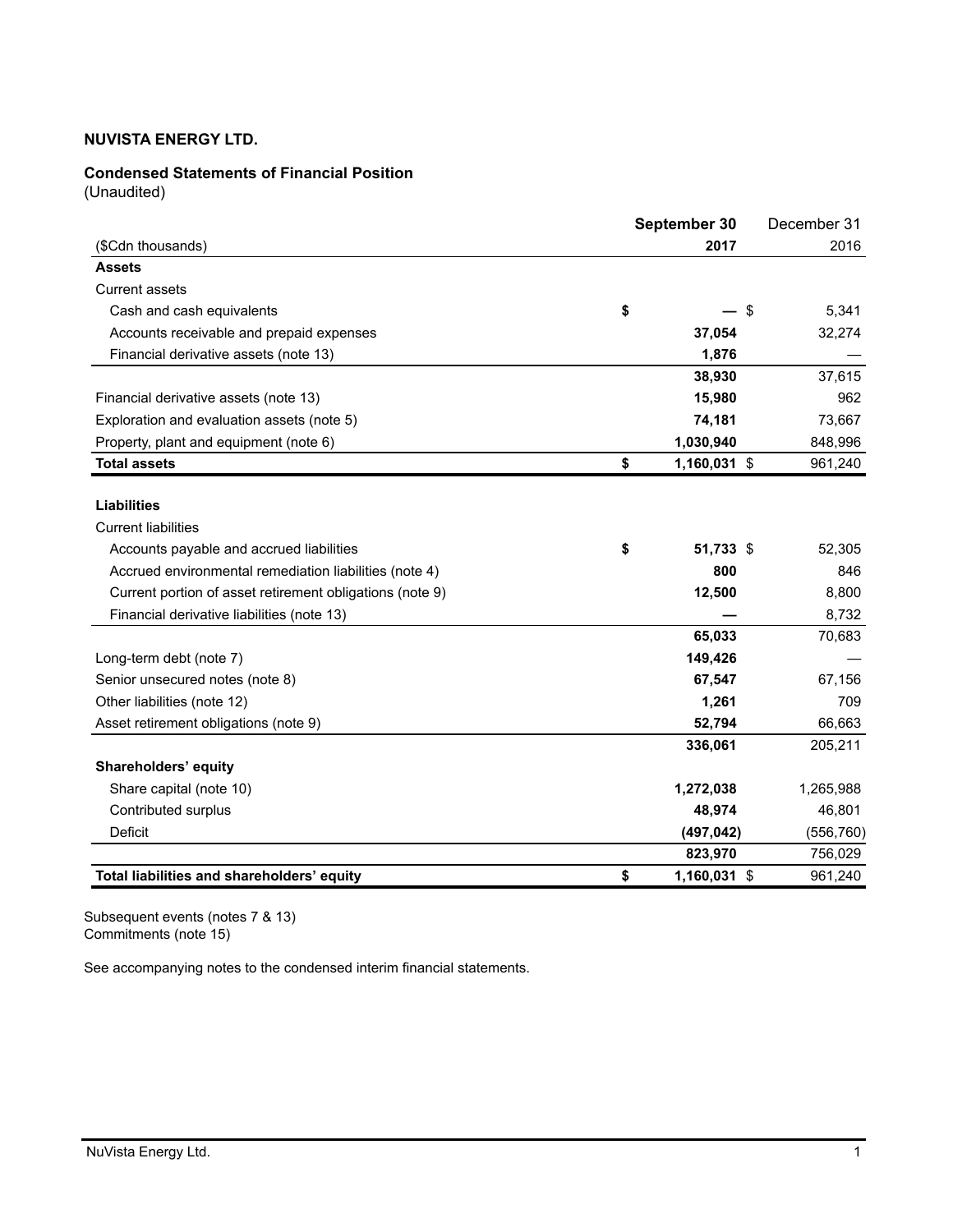#### **Condensed Statements of Earnings (Loss) and Comprehensive Income (Loss)** (Unaudited)

|                                                                                           |    | Three months ended | September 30 |                   | Nine months ended<br>September 30 |
|-------------------------------------------------------------------------------------------|----|--------------------|--------------|-------------------|-----------------------------------|
| (\$Cdn thousands, except per share amounts)                                               |    | 2017               | 2016         | 2017              | 2016                              |
| <b>Revenues</b>                                                                           |    |                    |              |                   |                                   |
| Oil and natural gas                                                                       | \$ | 83,100 \$          | 65,155 \$    | 246,737 \$        | 182,714                           |
| Royalties                                                                                 |    | (2, 308)           | (639)        | (7, 380)          | (908)                             |
| Net revenue from oil and natural gas sales                                                |    | 80,792             | 64,516       | 239,357           | 181,806                           |
| Realized gain on financial derivatives                                                    |    | 3,287              | 5,323        | 4,496             | 24,016                            |
| Unrealized gain (loss) on financial derivatives                                           |    | (7, 257)           | (4,268)      | 25,626            | (21, 942)                         |
| Net revenue from oil and natural gas sales and gains<br>(losses) on financial derivatives |    | 76,822             | 65,571       | 269,479           | 183,880                           |
| <b>Expenses</b>                                                                           |    |                    |              |                   |                                   |
| Transportation                                                                            |    | 6,798              | 5,480        | 20,093            | 16,250                            |
| Operating                                                                                 |    | 27,743             | 25,904       | 78,218            | 71,079                            |
| General and administrative                                                                |    | 4,086              | 3,695        | 12,241            | 12,568                            |
| Share-based compensation (note 12)                                                        |    | 1,412              | 1,460        | 4,076             | 3,720                             |
| Depletion, depreciation and amortization (note 6)                                         |    | 29,704             | 25,926       | 83,654            | 73,442                            |
| Exploration and evaluation (note 5)                                                       |    |                    | 18           | 44                | 368                               |
| Loss (gain) on property dispositions                                                      |    | 7,489              | (822)        | 4,197             | 1,963                             |
| Environmental remediation recovery (note 4)                                               |    |                    |              | (2, 550)          |                                   |
| Note receivable recovery                                                                  |    |                    |              |                   | (350)                             |
| Financing costs                                                                           |    | 3,956              | 3,457        | 9,788             | 9,254                             |
|                                                                                           |    | 81,188             | 65,118       | 209,761           | 188,294                           |
| Earnings (loss) before taxes                                                              |    | (4, 366)           | 453          | 59,718            | (4, 414)                          |
| Deferred income tax expense (benefit)                                                     |    |                    | (1,626)      |                   | (1,626)                           |
| Net earnings (loss) and comprehensive income (loss)                                       | \$ | $(4,366)$ \$       | $2,079$ \$   | 59,718 \$         | (2,788)                           |
| Net earnings (loss) per share (note 11)                                                   |    |                    |              |                   |                                   |
| Basic                                                                                     | \$ | $(0.03)$ \$        | $0.01$ \$    | $0.35$ \$         | (0.02)                            |
| Diluted                                                                                   | \$ | $(0.03)$ \$        | $0.01$ \$    | 0.34 <sup>5</sup> | (0.02)                            |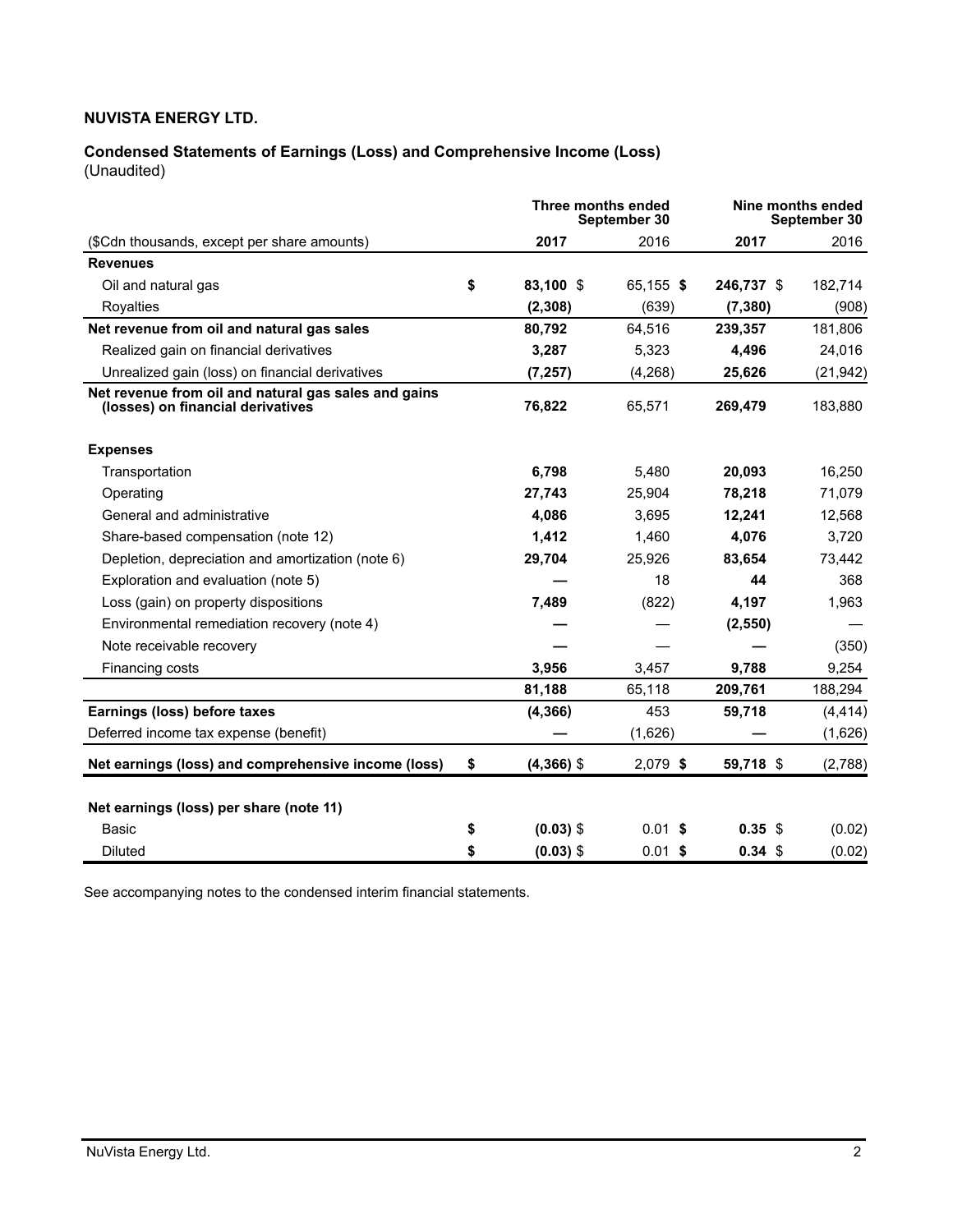# **Condensed Statements of Changes in Shareholders' Equity**

(Unaudited)

|                                                                                                       | Nine months ended September 30 |                   |  |                   |  |
|-------------------------------------------------------------------------------------------------------|--------------------------------|-------------------|--|-------------------|--|
| (\$Cdn thousands)                                                                                     |                                | 2017              |  | 2016              |  |
| <b>Share capital (note 10)</b>                                                                        |                                |                   |  |                   |  |
| Balance, January 1                                                                                    | \$                             | 1,265,988 \$      |  | 1,140,170         |  |
| Issued for cash on offering of flow-through common shares, net of implied<br>premium of \$1.6 million |                                |                   |  | 20,002            |  |
| Issued for cash on exercise of stock options                                                          |                                | 3,848             |  | 3,376             |  |
| Contributed surplus transferred on exercise of stock options                                          |                                | 1,321             |  | 1,161             |  |
| Conversion of restricted share awards                                                                 |                                | 882               |  | 112               |  |
| Share issue costs, net of deferred tax benefit of \$nil (2016 - \$nil)                                |                                | (1)               |  | (103)             |  |
| Balance, end of period                                                                                | \$                             | 1,272,038 \$      |  | 1,164,718         |  |
| <b>Contributed surplus</b><br>Balance, January 1                                                      | \$                             | 46,801 \$         |  | 44,576            |  |
| Share-based compensation                                                                              |                                | 4,376             |  | 3,412             |  |
| Transfer to share capital on exercise of stock options<br>Conversion of restricted share awards       |                                | (1, 321)<br>(882) |  | (1, 161)<br>(112) |  |
| Balance, end of period                                                                                | \$                             | 48,974 \$         |  | 46,715            |  |
|                                                                                                       |                                |                   |  |                   |  |
| <b>Deficit</b>                                                                                        |                                |                   |  |                   |  |
| Balance, January 1                                                                                    | \$                             | $(556, 760)$ \$   |  | (555, 107)        |  |
| Net earnings (loss)                                                                                   |                                | 59,718            |  | (2,788)           |  |
| Balance, end of period                                                                                | \$                             | $(497, 042)$ \$   |  | (557, 895)        |  |
| Total shareholders' equity                                                                            | \$                             | 823,970 \$        |  | 653,538           |  |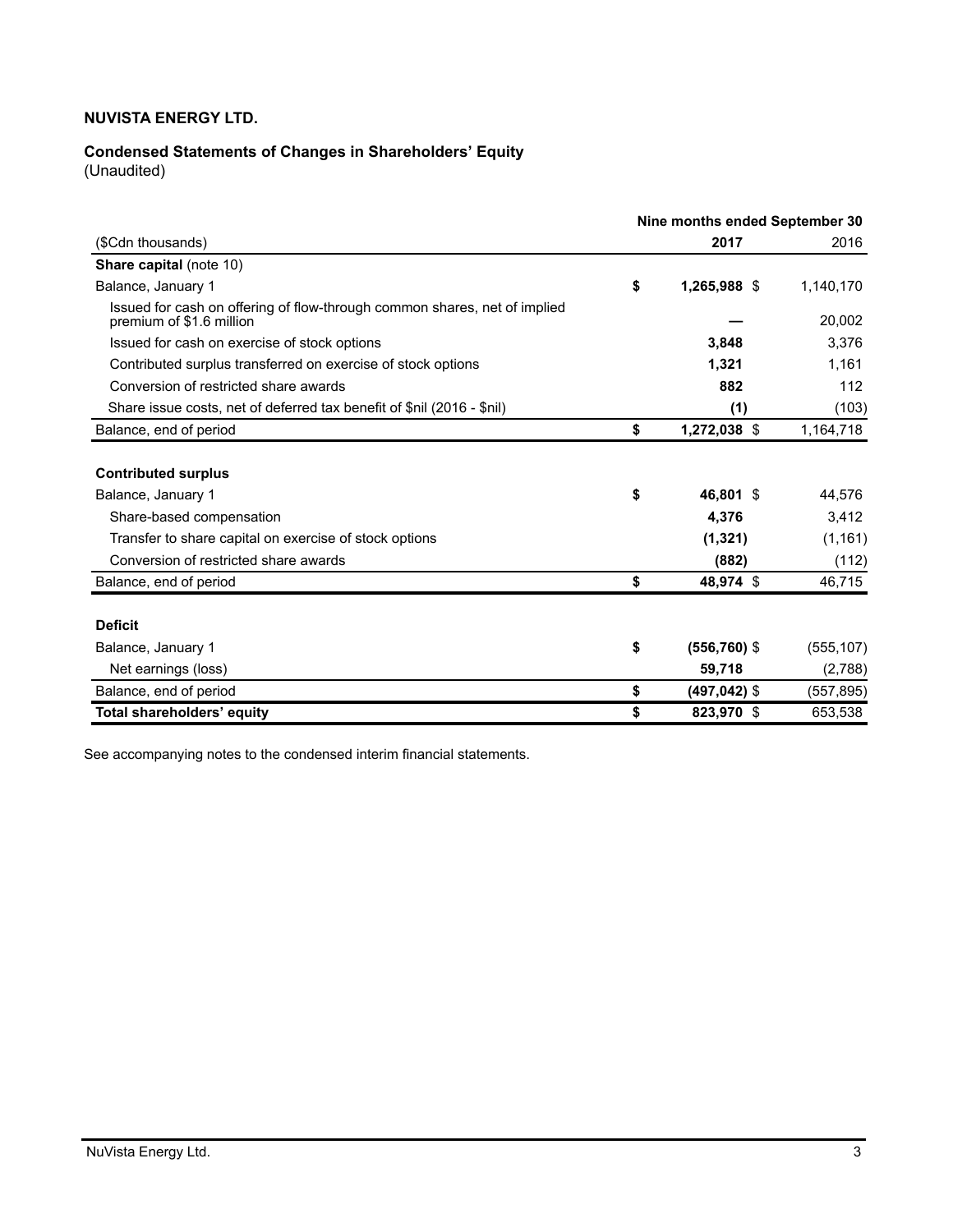## **Condensed Statements of Cash Flows**

(Unaudited)

|                                                            | Three months ended<br>September 30 |            |            | Nine months ended<br>September 30 |
|------------------------------------------------------------|------------------------------------|------------|------------|-----------------------------------|
| (\$Cdn thousands)                                          | 2017                               | 2016       | 2017       | 2016                              |
| Cash provided by (used in)                                 |                                    |            |            |                                   |
| <b>Operating activities</b>                                |                                    |            |            |                                   |
| Net income (loss)                                          | \$<br>$(4,366)$ \$                 | 2,079 \$   | 59,718 \$  | (2,788)                           |
| Items not requiring cash from operations:                  |                                    |            |            |                                   |
| Depletion, depreciation and amortization                   | 29,704                             | 25,926     | 83,654     | 73,442                            |
| Exploration and evaluation                                 |                                    | 18         | 44         | 368                               |
| Loss (gain) on property dispositions                       | 7,489                              | (822)      | 4,197      | 1,963                             |
| Share-based compensation (note 12)                         | 1,101                              | 1,017      | 3,524      | 2,786                             |
| Unrealized (gain) loss on financial derivatives            | 7,257                              | 4,268      | (25, 626)  | 21,942                            |
| Deferred income tax expense (benefit)                      |                                    | (1,626)    |            | (1,626)                           |
| Accretion (note 9)                                         | 341                                | 377        | 1,137      | 1,406                             |
| Asset retirement expenditures (note 9)                     | 3,191                              | (1,978)    | (7,868)    | (7,606)                           |
| Change in non-cash working capital                         | (5, 439)                           | (6, 558)   | (3, 178)   | (15,860)                          |
|                                                            | 39,278                             | 22,701     | 115,602    | 74,027                            |
| <b>Financing activities</b>                                |                                    |            |            |                                   |
| Issue of share capital, net of share issue costs           | 1,763                              | 2,035      | 3,847      | 24,901                            |
| Increase (repayment) of long-term debt                     | 56,344                             | (10, 138)  | 149,426    | (117, 485)                        |
| Issuance of senior unsecured notes, net of financing costs |                                    |            |            | 66,893                            |
|                                                            | 58,107                             | (8, 103)   | 153,273    | (25, 691)                         |
| <b>Investing activities</b>                                |                                    |            |            |                                   |
| Property, plant and equipment expenditures                 | (97, 740)                          | (42, 526)  | (273, 714) | (131, 515)                        |
| Exploration and evaluation expenditures                    | (241)                              | (792)      | (929)      | (1,761)                           |
| Property acquisitions                                      | (326)                              |            | (560)      | (1,001)                           |
| Proceeds on property dispositions                          | 1,417                              | 3,956      | 2,241      | 73,901                            |
| Change in non-cash working capital                         | (495)                              | 24,764     | (1, 254)   | 12,040                            |
|                                                            | (97, 385)                          | (14, 598)  | (274, 216) | (48, 336)                         |
| Change in cash and cash equivalents                        |                                    |            | (5, 341)   |                                   |
| Cash and cash equivalents, balance January 1               |                                    |            | 5,341      |                                   |
| Cash and cash equivalents, end of period                   | \$<br>$-$ \$                       | $-$ \$     | $-$ \$     |                                   |
| Cash interest paid                                         | \$<br>$2,911$ \$                   | $2,935$ \$ | 7,601 \$   | 7,244                             |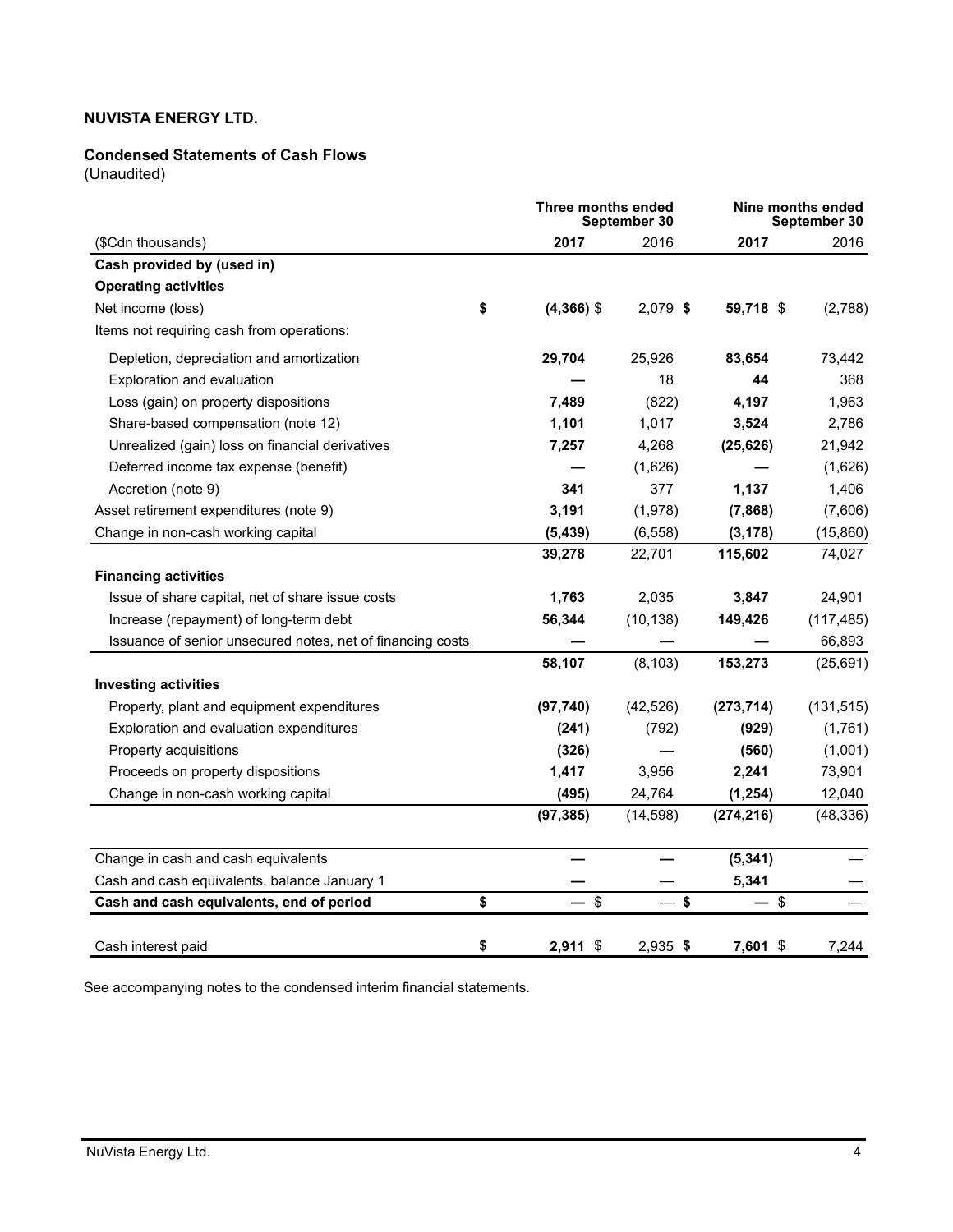### **NUVISTA ENERGY LTD. NOTES TO THE CONDENSED INTERIM FINANCIAL STATEMENTS**

Three and nine months ended September 30, 2017 with comparative figures for 2016. All tabular amounts are in thousands of Canadian dollars, except share and per share amounts, unless otherwise stated.

## **1. Corporate information**

NuVista Energy Ltd. ("NuVista" or the "Company") is a Canadian publicly traded company incorporated in the province of Alberta. The Company is an oil and natural gas company actively engaged in the exploration, development and production of oil and natural gas reserves in the Western Canadian Sedimentary Basin. NuVista's primary focus is on the scalable and repeatable condensate-rich Montney formation in the Alberta Deep Basin.

The address of the Company's head office is 2500, 525 – 8th Avenue S.W., Calgary, Alberta, Canada, T2P 1G1.

## **2. Basis of preparation**

These condensed interim financial statements (the "financial statements") have been prepared in accordance with International Accounting Standards ("IAS") 34, "Interim Financial Reporting". These financial statements have been prepared following the same accounting policies except as noted below and methods of computation as the annual financial statements for the year ended December 31, 2016. These financial statements do not include all the information required for annual financial statements and should be read in conjunction with the audited financial statements for the year ended December 31, 2016, which have been prepared in accordance with Financial Reporting Standards ("IFRS").

These financial statements were approved and authorized for issuance by the Board of Directors on October 31, 2017.

### **3. New accounting policies**

Below is a brief description of new IFRS standards and amendments that are not yet effective and have not been applied in the preparation of these financial statements.

In April 2016, the IASB issued its final amendments to IFRS 15 *Revenue from Contracts with Customers*, which replaces IAS 18 *Revenue*, IAS 11 *Construction Contracts*, and related interpretations. IFRS 15 provides a single, principles-based five-step model to be applied to all contracts with customers. The standard requires an entity to recognize revenue to reflect the transfer of goods and services for the amount it expects to receive, when control is transferred to the purchaser. Disclosure requirements have also been expanded. The standard is required to be adopted either retrospectively or using a modified retrospective approach for annual periods beginning on or after January 1, 2018, with earlier adoption permitted. IFRS 15 will be applied by NuVista on January 1, 2018. The Company is currently in the process of reviewing its various revenue streams and underlying contracts with customers to determine the impact, if any, that the adoption of IFRS 15 will have on its financial statements, including enhanced disclosures of disaggregation of revenue.

In July 2014, the IASB issued IFRS 9, "Financial Instruments" to replace IAS 39, "Financial Instruments: Recognition and Measurement". The standard supersedes earlier versions of IFRS 9 and completes the IASB's project to replace *IAS 39 Financial Instruments: Recognition and Measurement*. IFRS 9 introduces a single approach to determine whether a financial asset is measured at amortized cost or fair value and replaces the multiple rules in IAS 39. The approach is based on how an entity manages its financial instruments in the context of its business model and the contractual cash flow characteristics of the financial assets. For financial liabilities, IFRS 9 retains most of the requirements of IAS 39; however, where the fair value option is applied to financial liabilities, any change in fair value resulting from an entity's own credit risk is recorded in OCI rather than the statement of income, unless this creates an accounting mismatch. IFRS 9 also contains a new model to be used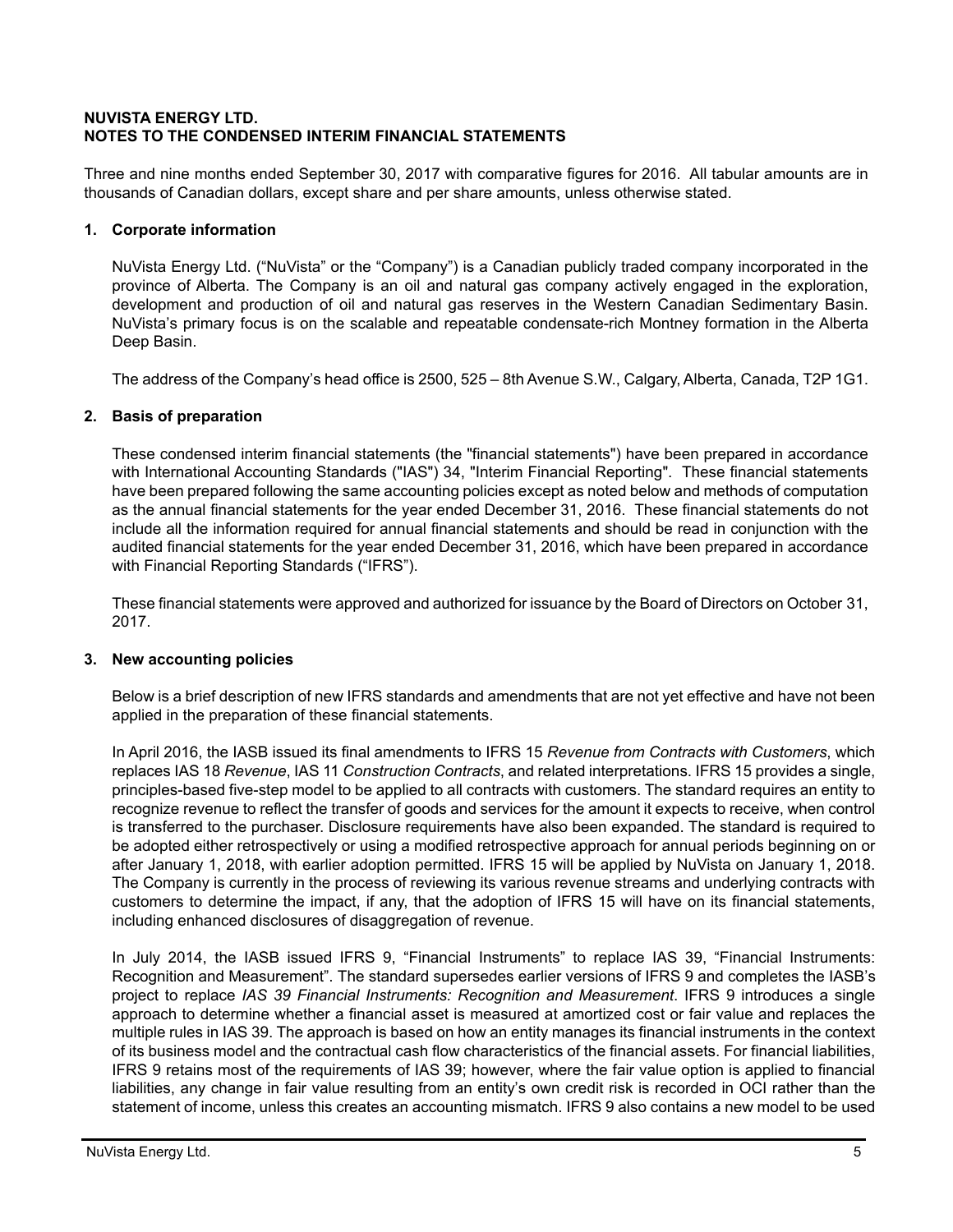for hedge accounting. The Company does not currently apply hedge accounting to its risk management contracts and does not currently intend to apply hedge accounting to any of its existing risk management contracts on adoption of IFRS 9. The standard will come into effect for annual periods beginning on or after January 1, 2018, with earlier adoption permitted. IFRS 9 will be applied on a retrospective basis by NuVista on January 1, 2018. The Company is evaluating the impact this standard may have on the financial statements, as well as the impact that adoption of the standard will have on disclosure.

In January 2016, the IASB issued IFRS 16 "Leases" which replaces IAS 17 "Leases". For lessees applying IFRS 16, a single recognition and measurement model for leases would apply, with required recognition of assets and liabilities for most leases. The standard will come into effect for annual periods beginning on or after January 1, 2019, with earlier adoption permitted if the entity is also applying for IFRS 15 "Revenue from Contracts with Customers". IFRS 16 will be applied by NuVista on January 1, 2019 and the Company is currently evaluating the impact the standard will have on the financial statements, as well as the impact that adoption of the standard will have on disclosure.

## **4. Accrued environmental remediation liabilities**

|                            |                  | <b>September 30, 2017</b> December 31, 2016 |
|----------------------------|------------------|---------------------------------------------|
| Balance, January 1         | $846 \text{ } $$ | 4.790                                       |
| Remediation costs incurred | (46)             | (3,944)                                     |
| Balance, end of period     | 800 S            | 846                                         |

During the third quarter of 2015, the Company identified a leak in a remote pipeline carrying oil emulsion in the non core area of Northwest Alberta. The pipeline was immediately shut down and the Company's emergency response plan was activated. The Company recorded \$9.3 million in environmental remediation expense in the December 31, 2015 year end financial statements, which is the current best estimate of the total cost of remediation. To date, \$8.5 million has been spent. It is anticipated that the majority of the remaining remediation will occur through 2018. In the second quarter of 2017, the Company received insurance proceeds related to this event in the amount of \$2.6 million. These proceeds have been recognized as environmental remediation recovery.

### **5. Exploration and evaluation assets**

|                                                     |                 | <b>September 30, 2017</b> December 31, 2016 |          |
|-----------------------------------------------------|-----------------|---------------------------------------------|----------|
| Balance, January 1                                  | \$<br>73,667 \$ |                                             | 83,291   |
| Additions                                           | 929             |                                             | 1,698    |
| Acquisitions                                        | 5,259           |                                             | 1,001    |
| <b>Dispositions</b>                                 | (2,921)         |                                             | (1,360)  |
| Capitalized share-based compensation                | 851             |                                             | 766      |
| Transfers to property, plant and equipment (note 6) | (3, 560)        |                                             | (8, 813) |
| Expiries (exploration and evaluation expense)       | (44)            |                                             | (827)    |
| Impairment                                          |                 |                                             | (2,089)  |
| Balance, end of period                              | 74,181 \$       |                                             | 73,667   |

At September 30, 2017, there were no indicators of impairment in NuVista's E&E assets, therefore an impairment test was not performed.

At December 31, 2016, there were indicators of impairment in NuVista's Shallow Gas Alberta CGU that the carrying amount of exploration and evaluation assets ("E&E") were not likely to be recovered and an impairment test was performed on this CGU. E&E assets were evaluated by comparing carrying amounts to the fair value less costs to sell based on trailing twelve month land sales prices in the areas in which the Company owns undeveloped land. The impairment tests resulted in an impairment charge totaling \$2.1 million in the Shallow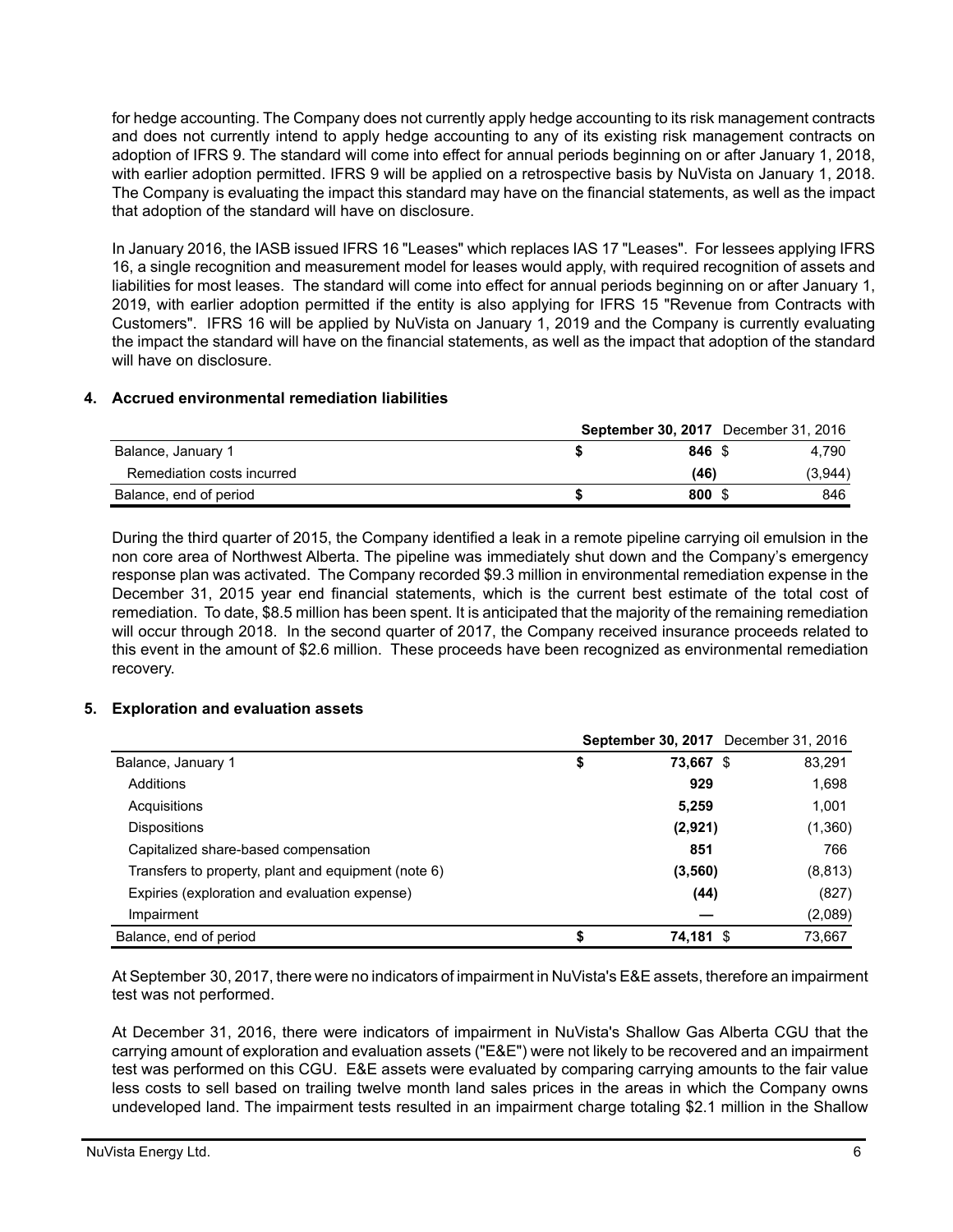Gas Alberta CGU. This charge has been included in depletion, depreciation, amortization and impairment expense. At December 31, 2016, there were no indicators of impairment in NuVista's remaining E&E assets therefore an impairment test was not performed.

### **6. Property, plant and equipment**

|                                                           | September 30, 2017 December 31, 2016 |              |  |                                      |  |  |
|-----------------------------------------------------------|--------------------------------------|--------------|--|--------------------------------------|--|--|
| Cost                                                      |                                      |              |  |                                      |  |  |
| Balance, January 1                                        | \$                                   | 1,406,357 \$ |  | 1,545,216                            |  |  |
| Additions                                                 |                                      | 273,714      |  | 187,363                              |  |  |
| Acquisitions                                              |                                      | 351          |  | 2,132                                |  |  |
| <b>Dispositions</b>                                       |                                      | (63, 237)    |  | (333, 585)                           |  |  |
| Change in asset retirement obligations (note 9)           |                                      | (166)        |  | (3, 582)                             |  |  |
| Transfers from exploration and evaluation assets (note 5) |                                      | 3,560        |  | 8,813                                |  |  |
| Balance, end of period                                    | \$                                   | 1,620,579 \$ |  | 1,406,357                            |  |  |
| Accumulated depletion, depreciation and amortization      |                                      |              |  | September 30, 2017 December 31, 2016 |  |  |
| Balance, January 1                                        | \$                                   | 557,361 \$   |  | 702,181                              |  |  |
| Depletion and depreciation expense                        |                                      | 83.654       |  | 98,883                               |  |  |
| <b>Dispositions</b>                                       |                                      | (51, 376)    |  | (243, 703)                           |  |  |
| Balance, end of period                                    | \$                                   | 589,639 \$   |  | 557,361                              |  |  |
|                                                           |                                      |              |  | September 30, 2017 December 31, 2016 |  |  |
| <b>Carrying value</b>                                     |                                      |              |  |                                      |  |  |
| Balance, January 1                                        | \$                                   | 848,996 \$   |  | 843,035                              |  |  |
| Balance, end of period                                    | \$                                   | 1,030,940 \$ |  | 848,996                              |  |  |

At September 30, 2017 and December 31, 2016, there were no indicators of impairment or reversal of impairment identified on any of the Company's CGU's within property, plant & equipment, therefore no impairment test was performed.

### **7. Long-term debt**

In October 2017, NuVista completed the semi-annual review of its borrowing base with its lenders and the lenders approved a revolving extendible credit facility with a maximum borrowing base of \$310.0 million, an increase from \$235.0 million. Borrowing under the credit facility may be made by prime loans, bankers' acceptances and/ or US libor advances. These advances bear interest at the bank's prime rate and/or at money market rates plus a borrowing margin. For the three and nine months ended September 30, 2017, borrowing costs averaged 3.1% and 3.0% respectively (year ended December 31, 2016 – 3.2%). The credit facility is secured by a first floating charge debenture, general assignment of book debts and the Company's oil and natural gas properties and equipment. The credit facility has a 364-day revolving period and is subject to an annual review by the lenders, at which time a lender can extend the revolving period or can request conversion to a one year term loan. During the revolving period, a review of the maximum borrowing amount occurs annually on or before April 30 and semiannually on or before October 31. During the term period, no principal payments would be required until a year after the revolving period matures on April 30, in the event of a reduction or the credit facility not being renewed.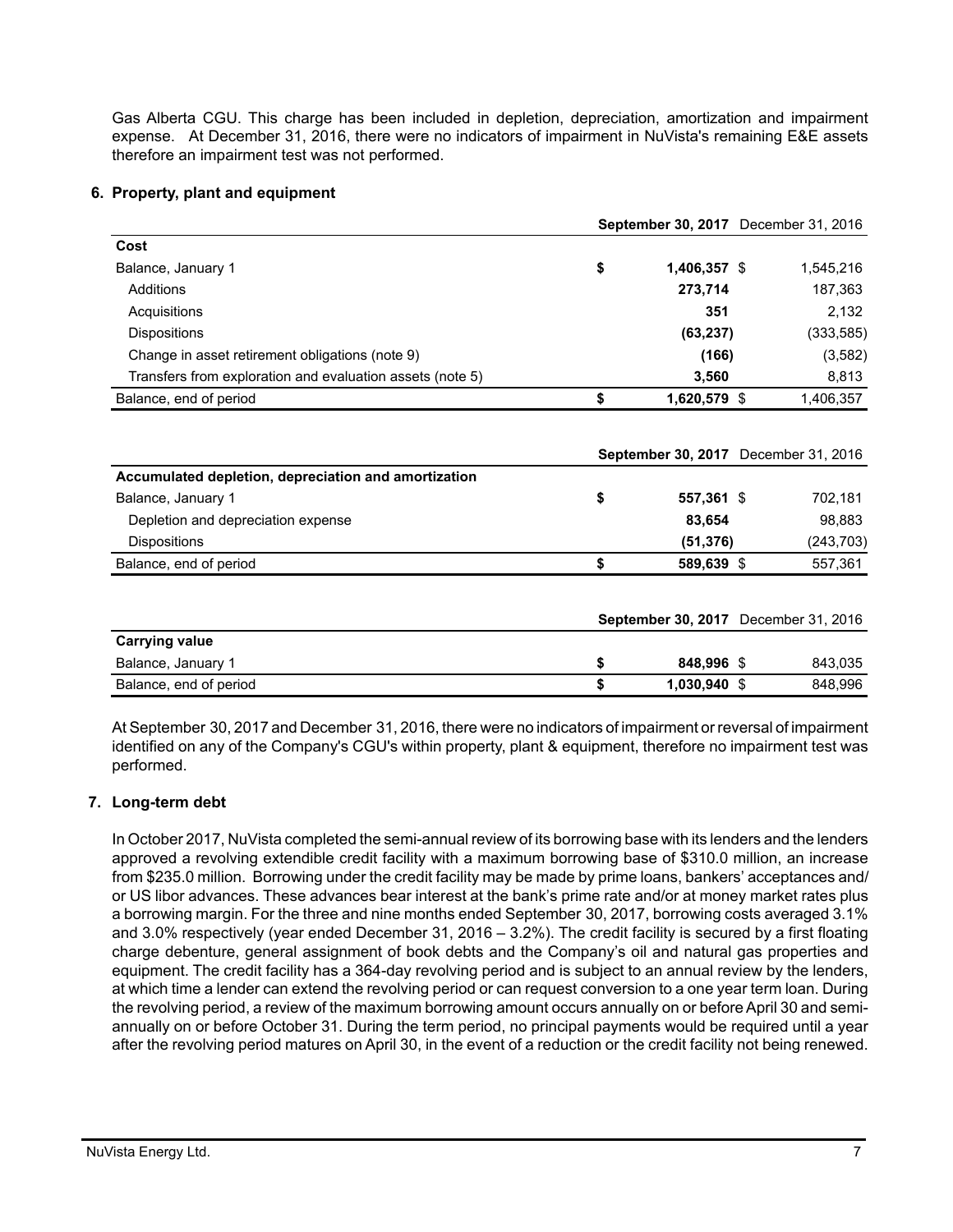As at September 30, 2017, the Company had drawn \$149.4 million on its credit facility (December 31, 2016 – \$nil) and had outstanding letters of credit of \$13.2 million, which reduce the credit available on the credit facility. The credit facility does not contain any financial covenants, but the Company is subject to various non-financial covenants under its credit facility. These covenants are monitored on a regular basis and as at September 30, 2017, the Company was in compliance with all covenants. The next annual review is scheduled for on or before April 30, 2018.

### **8. Senior unsecured notes**

On June 22, 2016, the Company issued \$70.0 million of 9.875% senior unsecured notes ("Notes") with a 5 year term by way of private placement. Proceeds net of discount and costs amounted to \$66.9 million. Interest is payable in equal quarterly installments in arrears. The Notes are fully and unconditionally guaranteed as to the payment of principal and interest, on a senior unsecured basis by the Company. There are no maintenance financial covenants.

The Notes are non callable by the Company prior to the two and a half year anniversary of the issuance date. At any time on or after December 22, 2018, the Company may redeem all or part of the Notes at the redemption prices set forth in the table below plus any accrued and unpaid interest:

| 12 month period ended: | Percentage |
|------------------------|------------|
| December 22, 2019      | 104.938%   |
| December 22, 2020      | 102.469%   |
| December 22, 2021      | 100.000%   |

If a change of control occurs, each holder of Notes will have the right to require the Company to purchase all or any part of that holder's Notes for an amount in cash equal to 101% of the aggregate principal repurchased plus accrued and unpaid interest.

### **9. Asset retirement obligations**

The Company's asset retirement obligations are based on estimated costs to reclaim and abandon ownership interests in oil and natural gas assets including well sites, gathering systems and processing facilities. At September 30, 2017, the estimated total undiscounted, inflation adjusted amount of cash flows required to settle the asset retirement obligations is \$121.6 million (December 31, 2016 – \$128.8 million), which is estimated to be incurred over the next 50 years. A risk-free rate of 2.5% (December 31, 2016 – 2.3%) and an inflation rate of 2.0% (December 31, 2016 – 2.0%) were used to calculate the net present value of the asset retirement obligations. A reconciliation of the asset retirement obligations is provided below:

|                                         | <b>September 30, 2017</b> December 31, 2016 |           |
|-----------------------------------------|---------------------------------------------|-----------|
| Balance, January 1                      | \$<br>75,463 \$                             | 101,818   |
| Accretion expense                       | 1,137                                       | 1,771     |
| Liabilities incurred                    | 3,236                                       | 2,332     |
| Liabilities disposed                    | (3,272)                                     | (13, 753) |
| Change in estimates and discount rate   | (3,402)                                     | (5,914)   |
| Liabilities settled                     | (7,868)                                     | (10, 791) |
| Balance, end of period                  | 65,294 \$                                   | 75,463    |
| Expected to be incurred within one year | $12,500$ \$                                 | 8,800     |
| Expected to be incurred beyond one year | 52,794 \$                                   | 66.663    |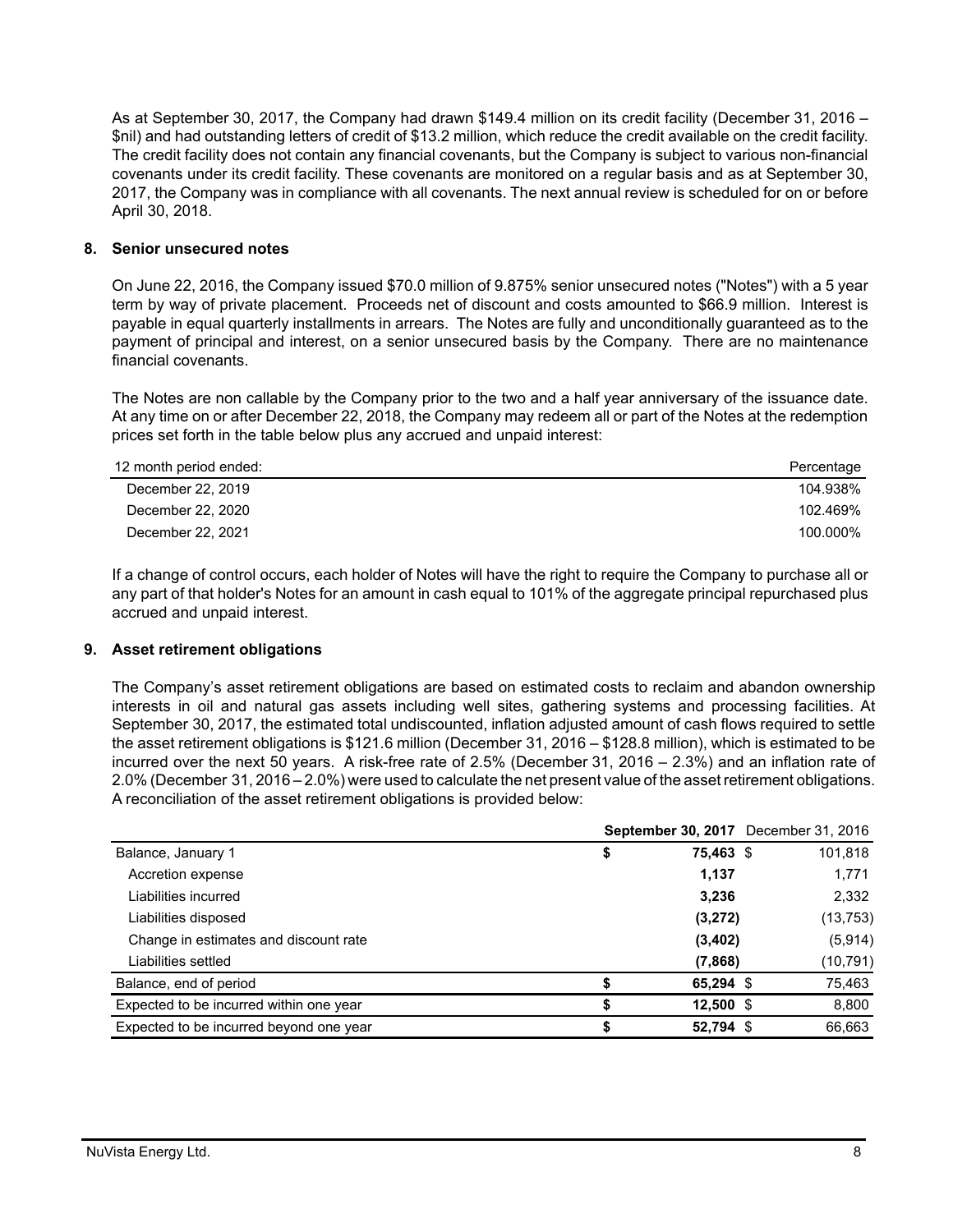## **10. Share capital**

#### Common shares

|                                                                            | <b>September 30, 2017</b> |           |                | December 31, 2016 |           |
|----------------------------------------------------------------------------|---------------------------|-----------|----------------|-------------------|-----------|
|                                                                            | <b>Number</b>             | Amount    | Number         |                   | Amount    |
| Balance, January 1                                                         | 172,745,647<br>- \$       | 1,265,988 | 153,310,265 \$ |                   | 1,140,170 |
| Issued for cash on offering of common shares                               |                           |           | 15,111,000     |                   | 103,510   |
| Issued for cash on offering of flow-through common<br>shares $(1)$         |                           |           | 3,252,411      |                   | 20,003    |
| Issued for cash on exercise of stock options                               | 743,124                   | 3.848     | 956.958        |                   | 4,640     |
| Contributed surplus transferred on exercise of stock<br>options            |                           | 1.321     |                |                   | 1.592     |
| Conversion of restricted share awards                                      | 109,023                   | 882       | 115,013        |                   | 897       |
| Share issue costs, net of deferred tax benefit of \$nil<br>$(2016 - $nil)$ |                           | (1)       |                |                   | (4,824)   |
| Balance, end of period                                                     | 173,597,794 \$            | 1.272.038 | 172.745.647    | S                 | 1.265.988 |

(1) Net of implied premium \$nil (2016 - \$1.6 million) on flow-through share price compared to trading price at announcement of equity issuance.

In October 2016, the Company entered into a bought deal equity financing in which the Company issued 15.1 million common shares at \$6.85 per share, for gross proceeds of \$103.5 million.

In June 2016, pursuant to a private placement, the Company issued 3.3 million common shares on a flow-through basis in respect of Canadian Development expenses ("CDE") at a price of \$6.65 per share for gross proceeds of \$21.6 million. The implied premium on the flow-through common shares was determined to be \$1.6 million on the date of issue. Under the terms of the flow-through share agreements, the Company was committed to spend \$21.6 million on qualifying CDE prior to December 31, 2016 and has fulfilled that commitment.

### **11. Earnings (loss) per share**

The following table summarizes the weighted average common shares used in calculating net earnings (loss) per share:

|                                            |         | Three months ended<br>September 30 |         | Nine months ended<br>September 30 |
|--------------------------------------------|---------|------------------------------------|---------|-----------------------------------|
| (thousands of shares)                      | 2017    | 2016                               | 2017    | 2016                              |
| Weighted average common shares outstanding |         |                                    |         |                                   |
| Basic                                      | 173.317 | 157.097                            | 173.032 | 154.633                           |
| Diluted                                    | 173.317 | 157.097                            | 173.659 | 154.633                           |

#### **12. Share-based compensation**

#### Stock Options

The Company has established a stock option plan whereby officers, directors and employees may be granted options to purchase common shares. Options granted vest at the rate of 1/3 per year and expire 2.5 years after the vesting date. The maximum number of stock options currently outstanding and available to be issued as at September 30, 2017 is 8.9 million. The following continuity table summarizes the stock option activity: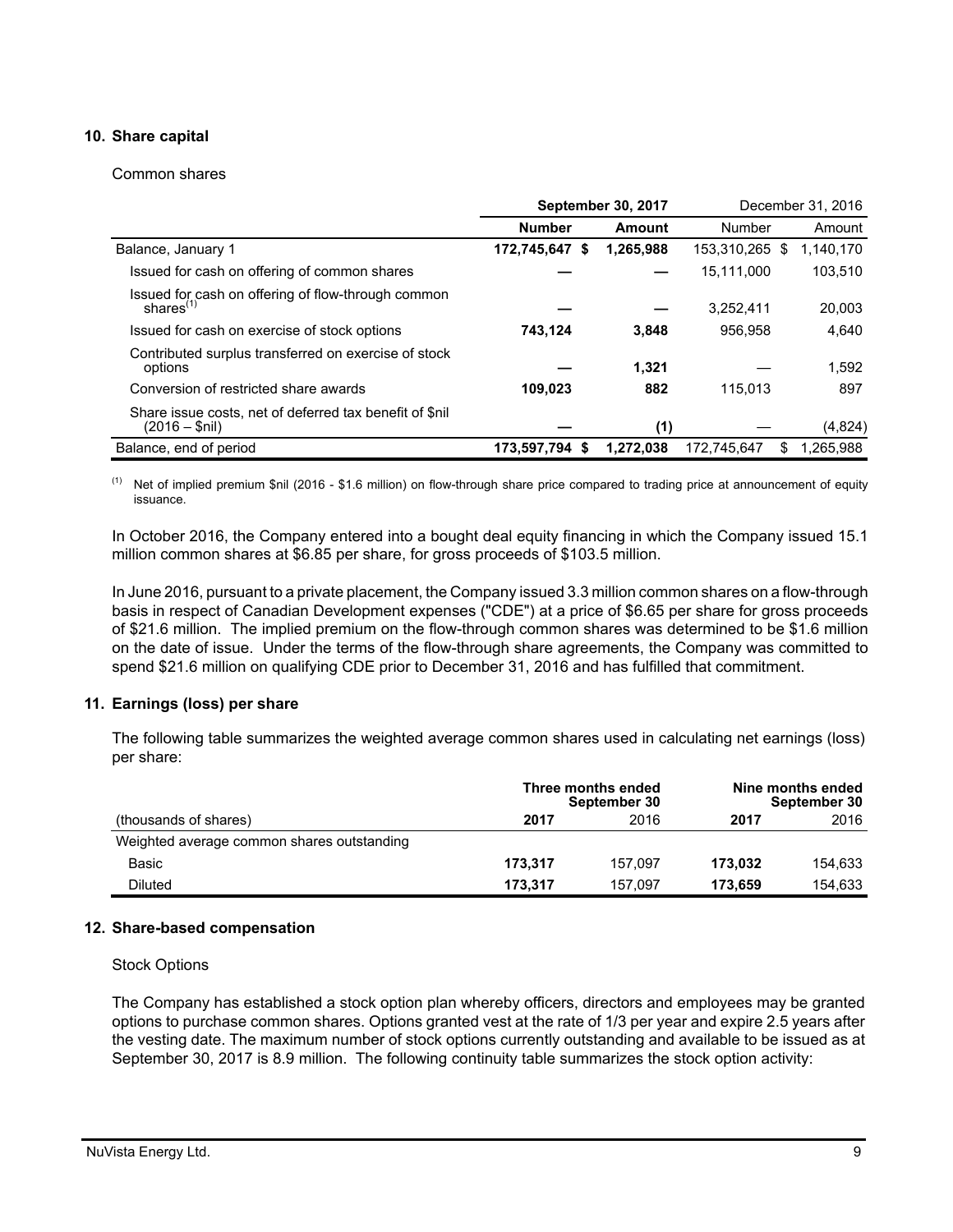|                                                  |                                     | September 30, 2017  |              | December 31, 2016                             |
|--------------------------------------------------|-------------------------------------|---------------------|--------------|-----------------------------------------------|
|                                                  | Number of<br>options exercise price | Weighted<br>average | Number of    | Weighted<br>average<br>options exercise price |
| Balance, January 1                               | 6,368,178 \$                        | 7.09                | 6,213,614 \$ | 7.14                                          |
| Granted                                          | 920,253                             | 7.36                | 2,043,450    | 6.57                                          |
| Exercised                                        | (743, 124)                          | 5.18                | (956,958)    | 4.85                                          |
| Forfeited                                        | (267, 871)                          | 7.33                | (344,795)    | 7.88                                          |
| Expired                                          | (170,227)                           | 7.20                | (587,133)    | 9.02                                          |
| Balance, end of period                           | 6,107,209 \$                        | 7.35                | 6,368,178 \$ | 7.09                                          |
| Weighted average share price on date of exercise | 743.124 \$                          | 7.17                | 956.958 \$   | 6.67                                          |

The following table summarizes stock options outstanding and exercisable under the plan at September 30, 2017:

|                         |                                     | Options outstanding                                  |                                       |                                     | Options exercisable |                                       |
|-------------------------|-------------------------------------|------------------------------------------------------|---------------------------------------|-------------------------------------|---------------------|---------------------------------------|
| Range of exercise price | Number of<br>options<br>outstanding | Weighted<br>average<br>remaining<br>contractual life | Weighted<br>average<br>exercise price | Number of<br>options<br>exercisable |                     | Weighted<br>average<br>exercise price |
| \$4.24 to \$4.99        | 687,223                             | $2.55$ \$                                            | 4.27                                  | 235.236 \$                          |                     | 4.29                                  |
| \$5.00 to \$9.99        | 4,907,527                           | 2.73                                                 | 7.42                                  | 1,990,881                           |                     | 7.78                                  |
| \$10.00 to \$12.04      | 512.459                             | 1.16                                                 | 10.78                                 | 511.125                             |                     | 10.78                                 |
| \$4.24 to \$12.04       | 6,107,209                           | 2.58 <sup>5</sup>                                    | 7.35                                  | 2,737,242 \$                        |                     | 8.04                                  |

The Company uses the fair value based method for the determination of the share-based compensation costs. The fair value of each option granted during the year was estimated on the date of grant using the Black-Scholes option pricing model.

The weighted average fair value and weighted average assumptions used to fair value the options are as follows:

|                                          | <b>September 30, 2017</b> | December 31, 2016 |
|------------------------------------------|---------------------------|-------------------|
| Risk-free interest rate (%)              | 0.90                      | 0.86              |
| Expected volatility (%)                  | 52                        | 40                |
| Expected life (years)                    | 4.5                       | 4.5               |
| Forfeiture rate (%)                      | 12                        | 10                |
| Fair value at grant date (\$ per option) | 3.13                      | 2.24              |

### Director Deferred Share Units

In May 2016, shareholders approved a Director Deferred Share Unit ("DSU") incentive plan. Each DSU entitles participants to receive cash equal to the trading price of the equivalent number of shares of the Company. All DSUs granted vest and become payable upon retirement of the director.

The compensation expense was calculated using the fair value method based on the trading price of the Company's shares at the end of each reporting period. The following table summarizes the change in the number of DSUs: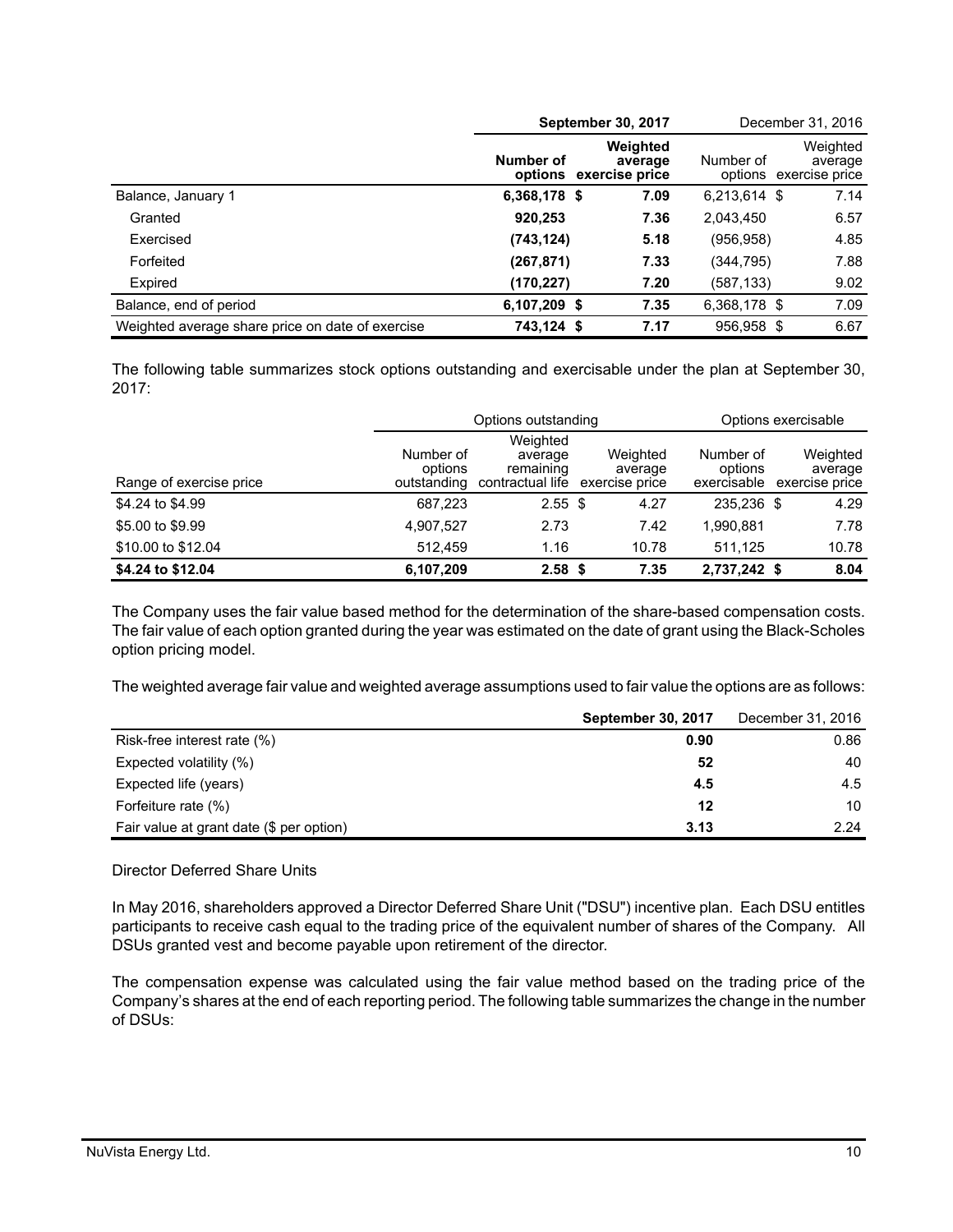|                        | <b>September 30, 2017</b> December 31, 2016 |         |
|------------------------|---------------------------------------------|---------|
| Balance, January 1     | 102.195                                     |         |
| Settled                |                                             | (5,850) |
| Granted                | 64.764                                      | 108.045 |
| Balance, end of period | 166.959                                     | 102,195 |

The following table summarizes the change in compensation liability relating to DSUs:

|                                            |            | <b>September 30, 2017</b> December 31, 2016 |  |
|--------------------------------------------|------------|---------------------------------------------|--|
| Balance, January 1                         | 709 S      |                                             |  |
| Change in accrued compensation liabilities | 552        | 709                                         |  |
| Balance, end of period                     | $1.261$ \$ | 709                                         |  |

Compensation liability resulting from DSUs granted in the nine months ended September 30, 2017, increased due to an increase in the number of DSUs granted, and the increase in the closing share price used to value the liability at the end of the period, from \$6.94 at December 31, 2016 to \$7.55 at September 30, 2017.

#### Restricted Stock Units

The Company has a Restricted Stock Unit ("RSU") Plan for employees and officers. Each RSU entitles participants to receive cash equal to the trading price of the equivalent number of shares of the Company. All RSUs granted vest and become payable within three years after the date the RSUs are issued. In 2016, the Company has phased out the use of the RSU plan and as at September 30, 2017, there were no RSUs outstanding.

#### Restricted Share Awards

The Company has a Restricted Share Award ("RSA") Plan for employees and officers which entitle the employee to receive one common share for each RSA granted upon vesting. RSA grants vest within three years from the date of grant. The maximum number of common shares reserved for issuance under the RSA plan is 1,650,000 of which 1,540,977 remain to be issued.

The fair value of RSAs is determined based on the weighted average trading price of the five days preceding the grant date. This fair value is recognized as share-based compensation expense over the vesting period with a corresponding increase to contributed surplus. The amount of the compensation expense is reduced by an estimated forfeiture rate determined at the date of the grant and updated each period. Upon vesting of the RSAs and settlement in common shares, the previously recognized value in contributed surplus will be recorded as an increase to share capital.

The following table summarizes the change in the number of RSAs:

|                        | <b>September 30, 2017</b> December 31, 2016 |            |
|------------------------|---------------------------------------------|------------|
| Balance, January 1     | 594.026                                     | 385,142    |
| Settled                | (109, 023)                                  | (115, 013) |
| Granted                | 185.849                                     | 355,500    |
| Forfeited              | (34.865)                                    | (31,603)   |
| Balance, end of period | 635.987                                     | 594.026    |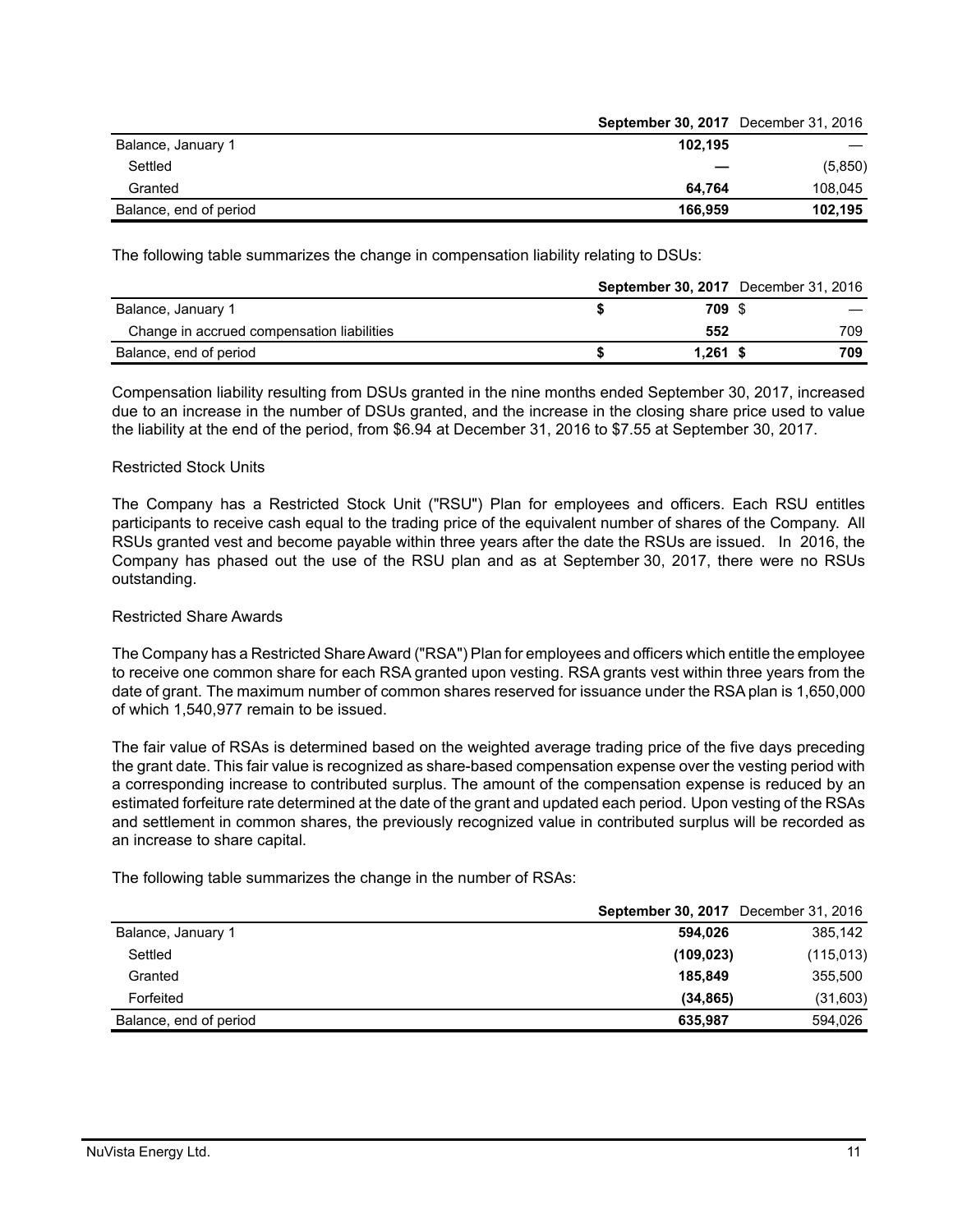The following table summarizes share-based compensation relating to stock options, RSUs, DSUs and RSAs:

|                                                | Nine months ended September 30 |                         |  |            |            |    |                                   |    |          |                         |      |            |            |              |              |
|------------------------------------------------|--------------------------------|-------------------------|--|------------|------------|----|-----------------------------------|----|----------|-------------------------|------|------------|------------|--------------|--------------|
|                                                | 2016<br>2017                   |                         |  |            |            |    |                                   |    |          |                         |      |            |            |              |              |
|                                                |                                | <b>Stock</b><br>options |  | <b>RSU</b> | <b>DSU</b> |    | <b>RSA</b>                        |    | Total    | <b>Stock</b><br>options |      | <b>RSU</b> | <b>DSU</b> | <b>RSA</b>   | Total        |
| Share-based<br>compensation                    |                                | $$2,420$ \$             |  | \$         |            |    | 552 \$1,104 \$4,076 \$1,930 \$    |    |          |                         |      | $(348)$ \$ | 435 \$     | 856          | \$2,873      |
| RSU/DSU cash paid                              |                                |                         |  |            |            |    |                                   |    |          |                         |      | 847        |            |              | 847          |
| Share-based<br>compensation expense            |                                | $$2,420$ \$             |  | S          |            |    | 552 \$ 1,104 \$ 4,076 \$ 1,930 \$ |    |          |                         |      | 499 \$     | 435 \$     |              | 856 \$ 3.720 |
|                                                |                                |                         |  |            |            |    |                                   |    |          |                         |      |            |            |              |              |
| Gross capitalized share-<br>based compensation | \$                             | 570 \$                  |  |            |            | S  | 281                               | \$ | $851$ \$ | $341$ \$                |      | $(115)$ \$ |            | \$<br>285 \$ | 511          |
| RSU cash paid                                  |                                |                         |  |            |            |    |                                   |    |          |                         |      |            |            |              |              |
| Net capitalized share-<br>based compensation   | S                              | 570 \$                  |  |            |            | \$ | 281                               | S  | 851 \$   | 341                     | - \$ | $(115)$ \$ |            | 285 \$       | 511          |

#### **13. Risk management activities**

#### (a) Financial instruments

The Company's financial instruments recognized on the statement of financial position consists of cash and cash equivalents, accounts receivable and prepaids, note receivable, financial derivative contracts, accounts payable and accrued liabilities, accrued environmental remediation liabilities, compensation liability and long-term debt. The carrying value of the long-term debt approximates its fair value as it bears interest at market rates. Except for the financial derivative contracts and compensation liability, which are recorded at fair value, carrying values reflect the current fair value of the Company's financial instruments due to their short-term maturities. The estimated fair values of recognized financial instruments have been determined based on quoted market prices when available, or third-party models and valuation methodologies that use observable market data.

The Company classifies fair value measurements according to the following hierarchy based on the amount of observable inputs used to value the instrument.

- Level 1 Quoted prices are available in active markets for identical assets or liabilities as of the reporting date. Active markets are those in which transactions occur in sufficient frequency and volume to provide pricing information on an ongoing basis.
- Level 2 Pricing inputs are other than quoted prices in active markets included in Level 1. Prices in Level 2 are either directly or indirectly observable as of the reporting date. Level 2 valuations are based on inputs, including quoted forward prices for commodities, time value and volatility factors, which can be substantially observed or corroborated in the marketplace.
- Level 3 Valuations in this level are those with inputs for the asset or liability that are not based on observable market data.

The Company's cash and cash equivalents are classified as Level 1 and financial derivative contracts as Level 2. The Company uses third party models and valuation methodologies to determine the fair value of financial derivative contracts. Assessment of the significance of a particular input to the fair value measurement requires judgment and may affect the placement within the fair value hierarchy level.

(b) Financial assets and financial liabilities subject to offsetting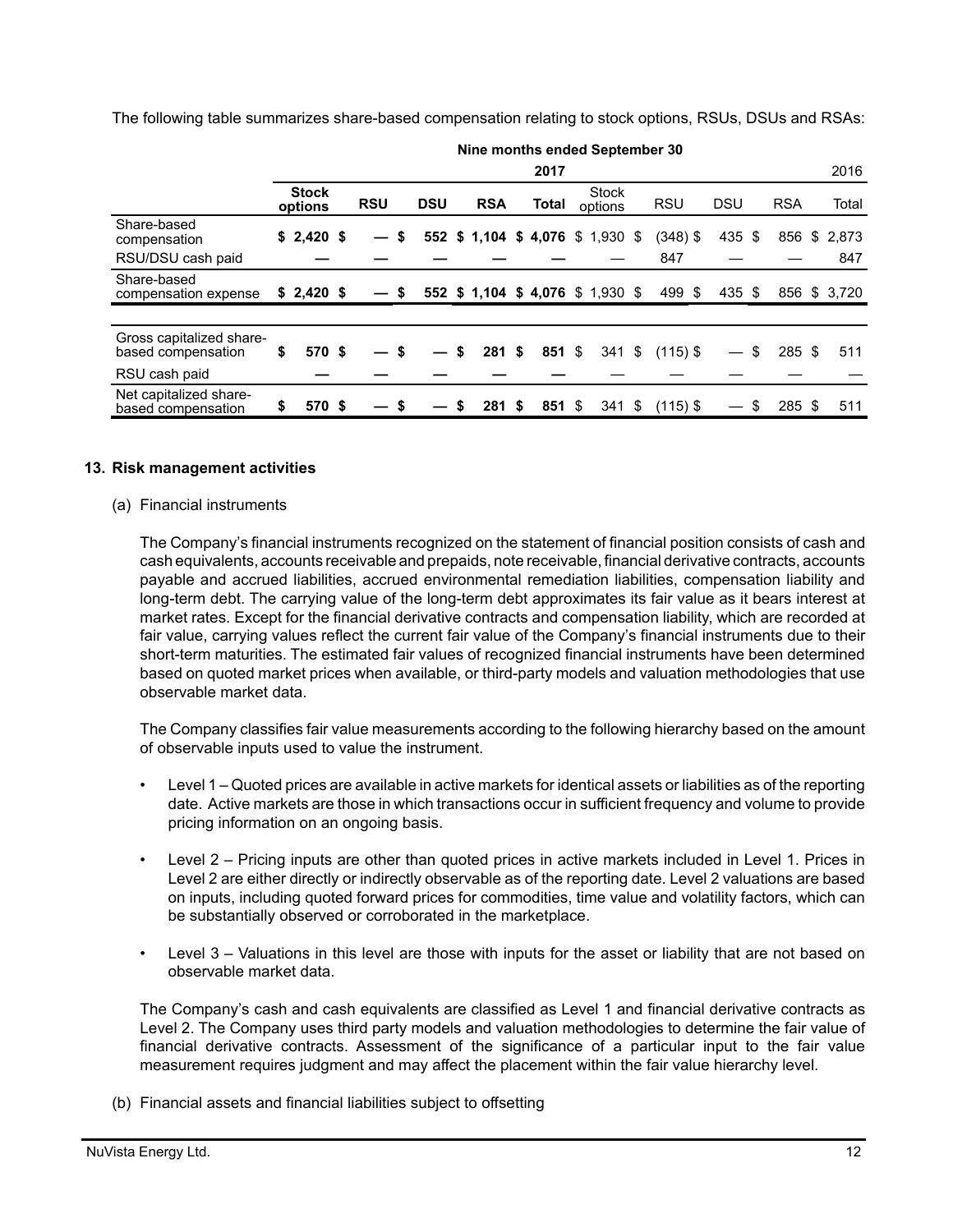The following is a summary of the Company's financial assets and financial liabilities that are subject to offsetting:

|                                | <b>September 30, 2017</b> |                              |  |                                   |                                   |  |                              | December 31, 2016                 |                                   |  |
|--------------------------------|---------------------------|------------------------------|--|-----------------------------------|-----------------------------------|--|------------------------------|-----------------------------------|-----------------------------------|--|
|                                |                           | Gross<br>financial<br>assets |  | Gross<br>financial<br>liabilities | <b>Net</b><br>financial<br>assets |  | Gross<br>financial<br>assets | Gross<br>financial<br>liabilities | <b>Net</b><br>financial<br>assets |  |
| Current assets (liabilities)   |                           | $2.147$ \$                   |  | $(271)$ \$                        | $1,876$ \$                        |  | $3,380$ \$                   | $(12, 112)$ \$                    | (8, 732)                          |  |
| Long-term assets (liabilities) |                           | 17.088                       |  | (1.108)                           | 15.980                            |  | 2.095                        | (1.133)                           | 962                               |  |
| Net position                   |                           | $19,235$ \$                  |  | $(1,379)$ \$                      | 17,856                            |  | $5,475$ \$                   | $(13,245)$ \$                     | (7, 770)                          |  |

#### (c) Risk management contracts

The following is a summary of financial derivative contracts in place as at September 30, 2017:

|                                       | <b>Volume</b> | <b>Pricing</b>    |                            |
|---------------------------------------|---------------|-------------------|----------------------------|
|                                       | (Bbls/d)      | (Cdn\$/Bbl)       | <b>Term of contract</b>    |
| WTI crude oil sales price derivatives |               |                   |                            |
| Fixed price swap                      | 5.500         | \$70.14           | Oct 1, 2017 - Dec 31, 2017 |
| Fixed price swap                      | 3.900         | \$71.17           | Jan 1, 2018 - Dec 31, 2018 |
| <b>Costless Collar</b>                | 800           | $$62.30 - $71.27$ | Oct 1, 2017 - Dec 31, 2017 |

|                                       | <b>Volume</b><br>(Bbls/d) | <b>Pricing</b><br>(US\$/Bbl) | <b>Term of contract</b>    |
|---------------------------------------|---------------------------|------------------------------|----------------------------|
| WTI crude oil sales price derivatives |                           |                              |                            |
| Fixed price swap                      | 699                       | \$50.12                      | Oct 1, 2017 - Dec 31, 2017 |
| Fixed price swap                      | 1.000                     | \$50.24                      | Jan 1, 2018 - Dec 31, 2018 |

|                                           | <b>Volume</b><br>(MMbtu/d) | <b>Pricing</b><br>(US\$/MMbtu) | Term of contract           |
|-------------------------------------------|----------------------------|--------------------------------|----------------------------|
| NYMEX natural gas sales price derivatives |                            |                                |                            |
| AECO-NYMEX basis                          | 10,000                     | (\$0.69)                       | Jan 1, 2018 - Sep 30, 2018 |
| AECO-NYMEX basis                          | 23,261                     | (\$0.65)                       | Oct 1, 2018 - Dec 31, 2018 |
| AECO-NYMEX basis                          | 42,500                     | (\$0.76)                       | Jan 1, 2019 - Mar 31, 2019 |
| AECO-NYMEX basis                          | 17,500                     | (\$0.94)                       | Apr 1, 2019 - Dec 31, 2022 |
| Chicago-NYMEX basis                       | 5,000                      | (\$0.05)                       | Oct 1, 2017 - Dec 31, 2017 |
| Malin-NYMEX Basis                         | 10,000                     | $(\$0.40)$                     | Apr 1, 2018 - Sep 30, 2018 |
| Malin-NYMEX Basis                         | 10,000                     | (\$0.38)                       | Oct 1, 2018 - Dec 31, 2018 |
| Malin-NYMEX Basis                         | 10,000                     | (\$0.37)                       | Jan 1, 2019 - Sep 30, 2019 |
| Malin-NYMEX Basis                         | 3,370                      | (\$0.37)                       | Oct 1, 2019 - Dec 31, 2019 |
| NYMEX fixed price swap                    | 13,261                     | \$3.06                         | Oct 1, 2017 - Dec 31, 2017 |
| NYMEX fixed price swap                    | 20,000                     | \$3.06                         | Jan 1, 2018 - Sep 30, 2018 |
| NYMEX fixed price swap                    | 6,739                      | \$3.06                         | Oct 1, 2018 - Dec 31, 2018 |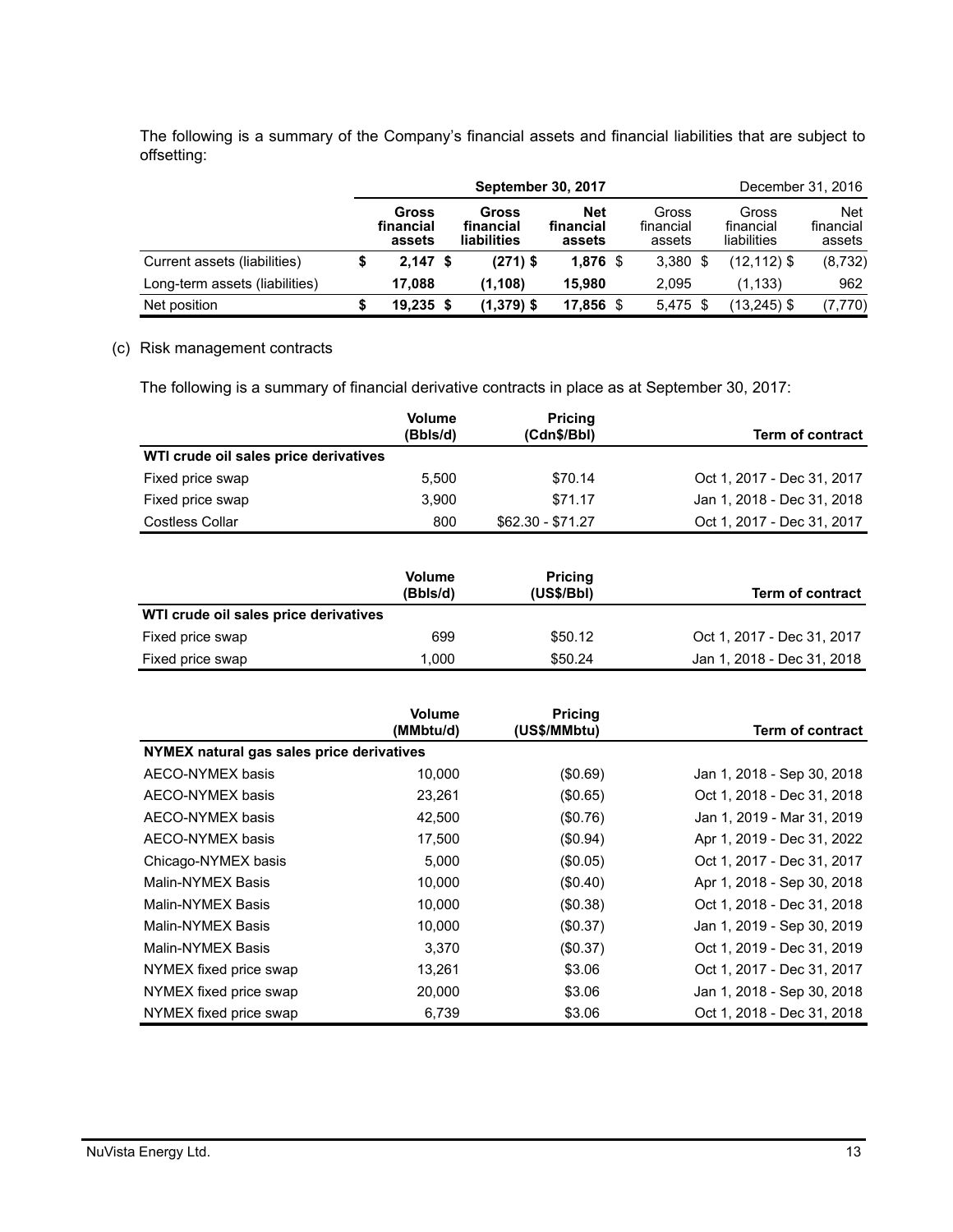Subsequent to September 30, 2017 the following financial derivatives have been entered into:

|                                           | <b>Volume</b><br>(Bbls/d) | <b>Pricina</b><br>(Cdn\$/Bbl)  | <b>Term of contract</b>    |
|-------------------------------------------|---------------------------|--------------------------------|----------------------------|
| WTI crude oil sales price derivatives     |                           |                                |                            |
| <b>Fixed Price Swap</b>                   | 200                       | \$64.65                        | Jan 1, 2018 - Dec 31, 2018 |
|                                           | <b>Volume</b><br>(Bbls/d) | <b>Pricing</b><br>(US\$/MMbtu) | <b>Term of contract</b>    |
| NYMEX natural gas sales price derivatives |                           |                                |                            |
| NYMEX Fixed Price Swap                    | 3.315                     | \$3.01                         | Oct 1, 2017 - Dec 31, 2017 |
| NYMEX Fixed Price Swap                    | 15.000                    | \$3.05                         | Jan 1, 2018 - Sep 30, 2018 |
| NYMEX Fixed Price Swap                    | 11,685                    | \$3.06                         | Oct 1, 2018 - Dec 31, 2018 |
| Chicago-NYMEX Basis                       | 10.000                    | (\$0.20)                       | Nov 1, 2017 - Oct 31, 2018 |

The following is a reconciliation of movement in the fair value of financial derivative contracts:

|                                                       | <b>September 30, 2017</b> | December 31, 2016 |
|-------------------------------------------------------|---------------------------|-------------------|
| Fair value of contracts, beginning of year            | $(7,770)$ \$              | 25,756            |
| Change in the fair value of contracts in the period   | 30,122                    | (7, 197)          |
| Fair value of contracts realized in the period        | (4, 496)                  | (26, 329)         |
| Fair value of contracts, end of year                  | 17,856 \$                 | (7, 770)          |
| financial derivative assets (liabilities) – current   | $1,876$ \$                | (8,732)           |
| financial derivative assets (liabilities) - long term | 15,980 \$                 | 962               |

### (d) Physical delivery sales contracts

The following is a summary of the physical delivery sales contracts in place as at September 30, 2017:

|                                                    | <b>Volume</b><br>(GJ/d) | <b>Pricing</b><br>(Cdn\$/GJ) | <b>Term of contract</b>    |  |  |  |
|----------------------------------------------------|-------------------------|------------------------------|----------------------------|--|--|--|
| AECO natural gas physical delivery sales contracts |                         |                              |                            |  |  |  |
| <b>Fixed Price Swap</b>                            | 87.500                  | \$2.95                       | Oct 1, 2017 - Dec 31, 2017 |  |  |  |
| <b>Fixed Price Swap</b>                            | 47.500                  | \$2.72                       | Jan 1, 2018 - Sep 30, 2018 |  |  |  |
| <b>Fixed Price Swap</b>                            | 29.266                  | \$2.72                       | Oct 1, 2018 - Dec 31, 2018 |  |  |  |